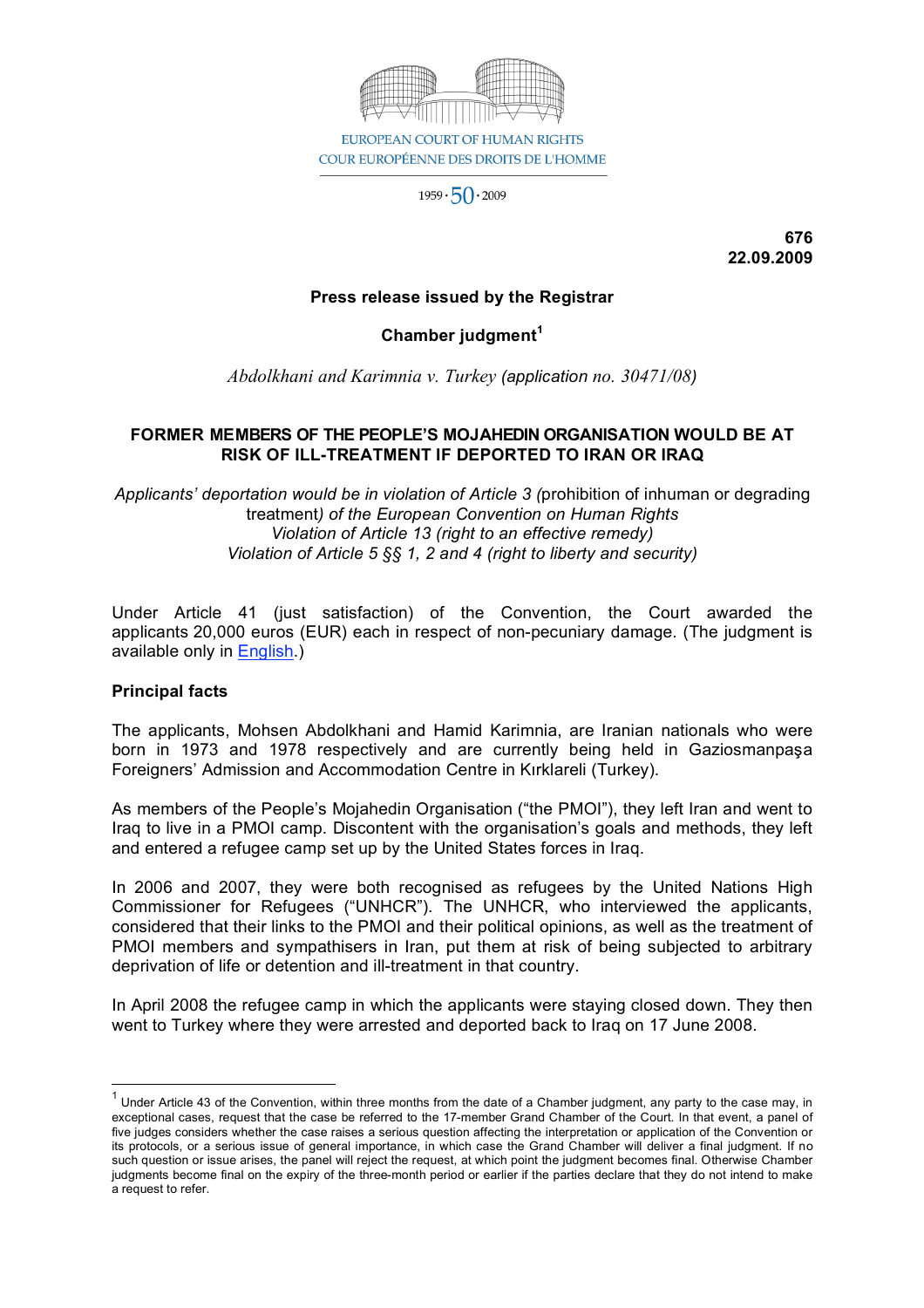They immediately re-entered Turkey. On 21 June 2008 they were arrested again and detained in police custody. On being arrested and charged with illegal entry they asked for a lawyer; they were not, however, given access to legal assistance. The applicants made oral and written submissions to the police concerning their background and past political affiliations and the fact that they were refugees under the UNHCR's mandate.

On 23 June 2008, the applicants were convicted of illegal entry into Turkey; their sentence was deferred for a period of five years. Before the courts they claimed that they had left their country of origin for fear that their lives were in danger. The courts noted that the applicants would be deported; the applicants were not notified either of the decision to deport them or the reasons for that decision.

The Turkish authorities attempted to deport them to Iran on 28 June 2008. It was unsuccessful as the Iranian authorities refused their admission.

On 30 June 2008 under Rule 39 of the Rules of Court (interim measures), the Court asked the Turkish Government to stay the applicants' deportation until 4 August 2008. That deadline was subsequently extended until further notice.

The applicants have also made numerous petitions to the police and the Turkish authorities in which they have requested temporary asylum. Hamid Karimnia has also filed a petition with the Ministry of the Interior challenging his detention. The applicants have not received any reply to their various petitions.

Initially detained in police custody in Muş, the applicants were transferred on 26 September 2008 to Gaziosmanpaşa Foreigners' Admission and Accommodation Centre in Kırklareli, where they remain to date.

#### **Procedure and composition of the Court**

The application was lodged with the European Court of Human Rights on 30 June 2008. The UNHCR was granted leave to intervene in the proceedings as a third party.

Judgment was given by a Chamber of seven judges, composed as follows:

Françoise **Tulkens** (Belgium), *President*, Ireneu **Cabral Barreto** (Portugal), Vladimiro **Zagrebelsky** (Italy), Danutė **Jočienė (**Lithuania), Dragoljub **Popović** (Serbia), Nona **Tsotsoria** (Georgia), Işıl **Karakaş** (Turkey), judges,

and also Sally **Dollé**, *Section Registrar*.

#### **Complaints**

Relying in particular on Article 3 (prohibition of inhuman or degrading treatment), the applicants alleged that, if deported to Iran or Iraq, they were at real risk of death or ill-treatment. They also complained that they had been prevented from lodging an asylum claim and from challenging their deportation, in breach of Article 13 (right to an effective remedy). Finally, they alleged that their detention with a view to removal was unlawful, in breach of Article 5 § 1, that they were not informed of the reasons for their detention from 23 June onwards, in breach of Article 5 § 2, and that they were not able to challenge the lawfulness of that detention, in breach of Article 5 § 4.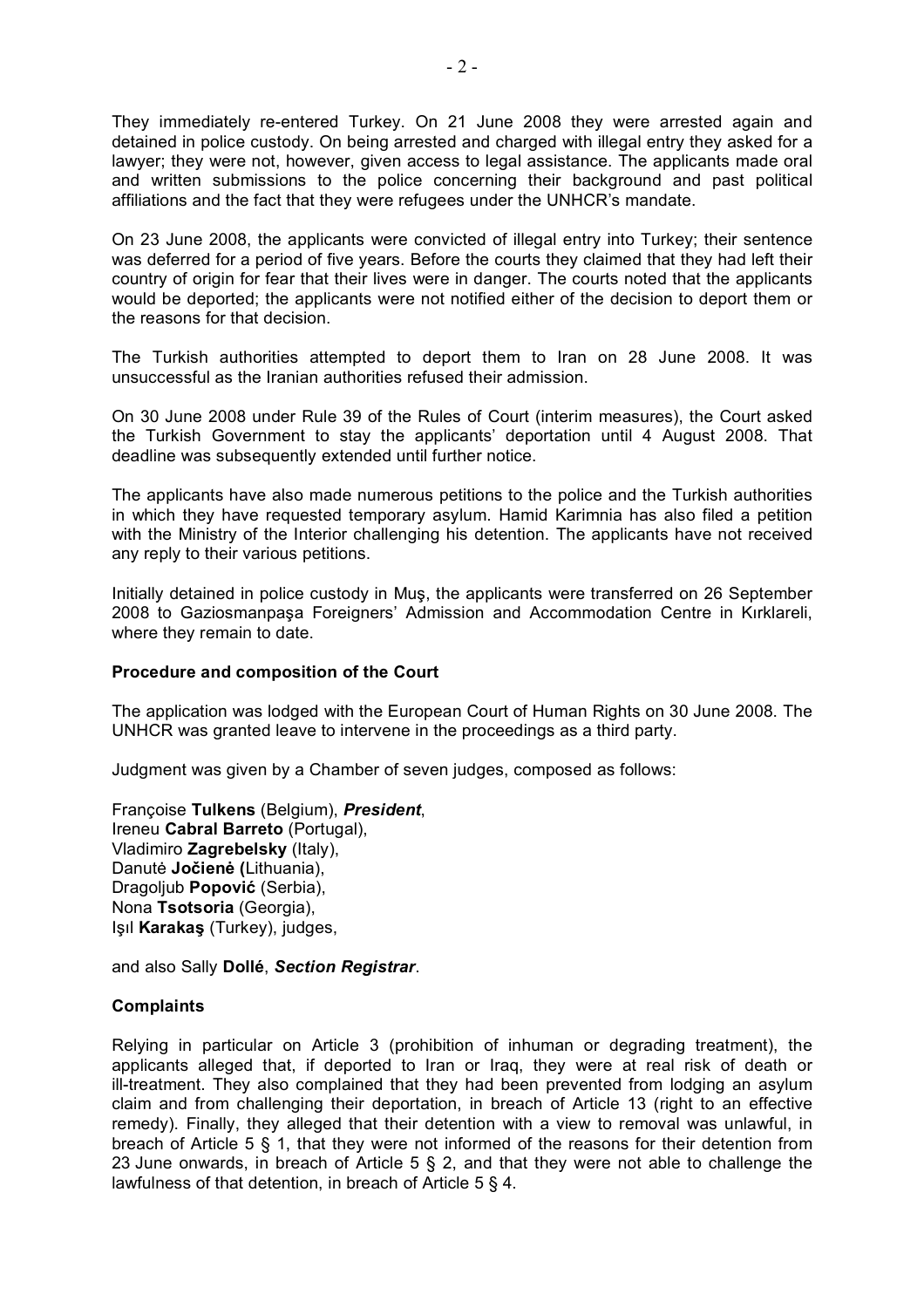### **Decision of the Court**

## **Article 3**

As regards the risks of ill-treatment if the applicants were to be deported to Iran, the Court noted reports from Amnesty International, Human Rights Watch and the UNHCR Resettlement Service about PMOI members in Iran either being executed or found dead in suspicious circumstances in prison. Information about what had happened to certain PMOI members who had voluntarily returned to Iran was on the whole contradictory and unreliable. Moreover, unlike the Turkish authorities, UNHCR had interviewed the applicants and concluded that their fears with regard to their return to their country of origin had been credible.

As concerned the alleged risks in Iraq, the Court observed that the removal of Iranian nationals to that country was carried out in the absence of a proper legal procedure, former PMOI refugees being systematically refused at the Iraqi border. Furthermore, there were reports that those PMOI refugees who had been admitted had gone missing, quite possibly removed to Iran.

Concerning the Government's argument that allowing PMOI members, such as the applicants, to stay in Turkey would create a risk to national security, public safety and order, the Court reiterated that however undesirable or dangerous the conduct of a person, Article 3 was absolute in nature. In any case, the applicants had left the PMOI and were now UNHCR recognised refugees.

Therefore, the evidence submitted by the applicants and the third party, set against the Turkish Government's lack of argument or documents capable of dispelling doubts about the applicants' allegations, was sufficient for the Court to conclude that that there was a real risk of the applicants being subjected to treatment contrary to Article 3 if they were returned to Iran or Iraq.

## **Article 13**

The Court was struck by the fact that both the administrative and judicial authorities had remained totally passive regarding the applicants' serious allegations of a risk of ill-treatment if returned to Iraq or Iran. Moreover, by failing to consider the applicants' requests for temporary asylum, to notify them of the reasons for not taking their asylum requests into consideration and to authorise them to have access to legal assistance (despite their explicit request for a lawyer) while in police detention in Muş, the national authorities had prevented the applicants from raising their allegations under Article 3 within the relevant legislative framework. What was more, the applicants could not even apply to the authorities for annulment of the decision to deport them as they had never been served with the deportation orders. Nor had they been notified of the reasons for their threatened removal from Turkey. In effect the applicants' allegation that their removal to Iran or Iraq would have consequences contrary to Article 3 had never actually been examined by the national authorities. The applicants had not therefore been provided with an effective and accessible remedy in relation to their complaints under Article 3, in violation of Article 13.

# **Article 5 §§ 1, 2 and 4**

In the absence of clear legal provisions establishing the procedure for ordering and extending detention with a view to deportation and setting time-limits for such detention, the national system had failed to protect the applicants from arbitrary detention and, consequently, their detention could not be considered "lawful", in violation of Article 5 § 1.

The Court observed that the applicants had been arrested on 21 June 2008 and subsequently detained in police custody. On 23 June 2008 they had been convicted of illegal entry. Yet they had not been released and from then on have not been detained on any